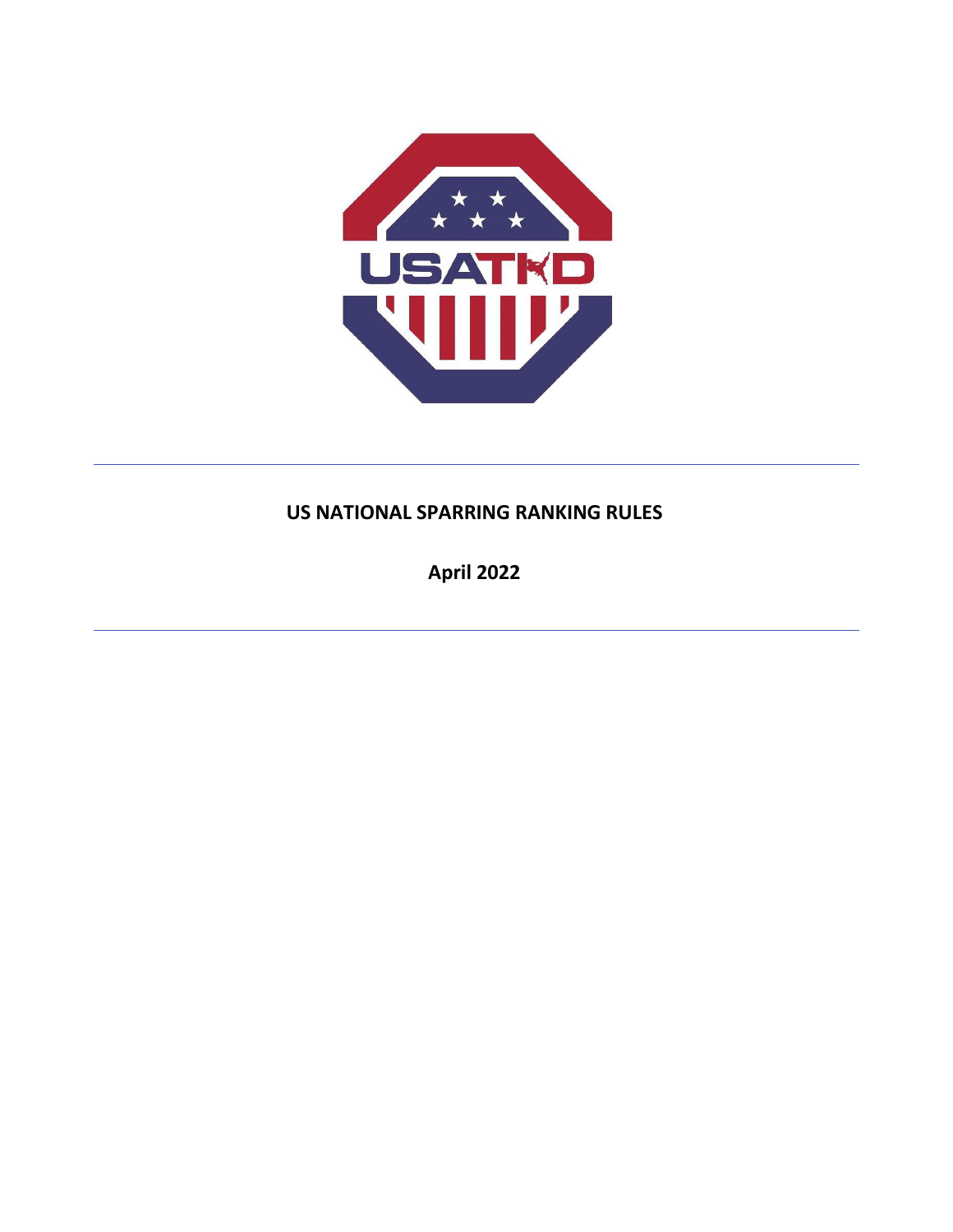## **1. Sparring Ranking PointsIntroduction**

- 1.1. The USATKD ranking points will be applied to any recognized USATKD championships and USATKD sanctioned events
	- World Taekwondo Junior and Cadet competitions:
		- Youth Olympic Games, World Taekwondo Junior World Championships, Junior Pan Am Championships and Cadet World Championships will earn athletes bonus points.
		- *Fight Off events for team slots will not earn ranking points*
- 1.2. USATKD will maintain ranking points for the following divisions in Sparring:
	- Dragon (6-7): Yellow, Green, Blue, Red, and Black belts
	- Tiger (8-9): Yellow, Green, Blue, Red, and Black belts
	- Youth (10-11): Yellow, Green, Blue, Red, and Black belts
	- Cadet (12-14): Yellow, Green, Blue, Red, Grassroots Black, and World Class Black belts
	- Junior (15-17): Yellow, Green, Blue, Red, and World Class Black belts
	- Senior (17-32): Yellow, Green, Blue, Red, and World Class Black belts
	- Ultra (33+): Yellow, Green, Blue, Red, and Black belts

## **2. Rankings and Points Standings**

2.1. Points, rankings, and event results will be posted on the USATKD website.

#### 2.2. Updated points will be posted the **first Wednesday of each month**.

• Once an event organizer has properly submitted all results, event referee documents, membership forms, payments, and other event documents to the USATKD office, then the points will be allocated. If an event takes place at the end of the month and results are not submitted in time to be posted by the first Wednesday of the immediately following month, those points will be included the month after.

## **2.3. Seeding**

- Seeding for events will be based off the current posted rankings on the USATKD website. Event organizers must use the national points rankings that are posted the first Wednesday of the month that the event is held. If an event happens before the first Wednesday of the month, the event seeding will be based off the previous month's points. Since seeds will be based solely on the athletes' ranks, athletes from the same state/school may fight against each other in the first round of an event. This seeding process will not take into account the club an athlete is from.
- For USATKD 10.0 International sanctioned events, if a division has an international athlete confirmed, then seeding for only that division will be done randomly. Random seeding will be performed since the international athletes will not have a ranking in the USATKD Tusah National Ranking.
- There will not be any seeding for any World Taekwondo sanctioned event hosted by USATKD. Only the G2 divisions will be seeded based on the World Taekwondo rankings.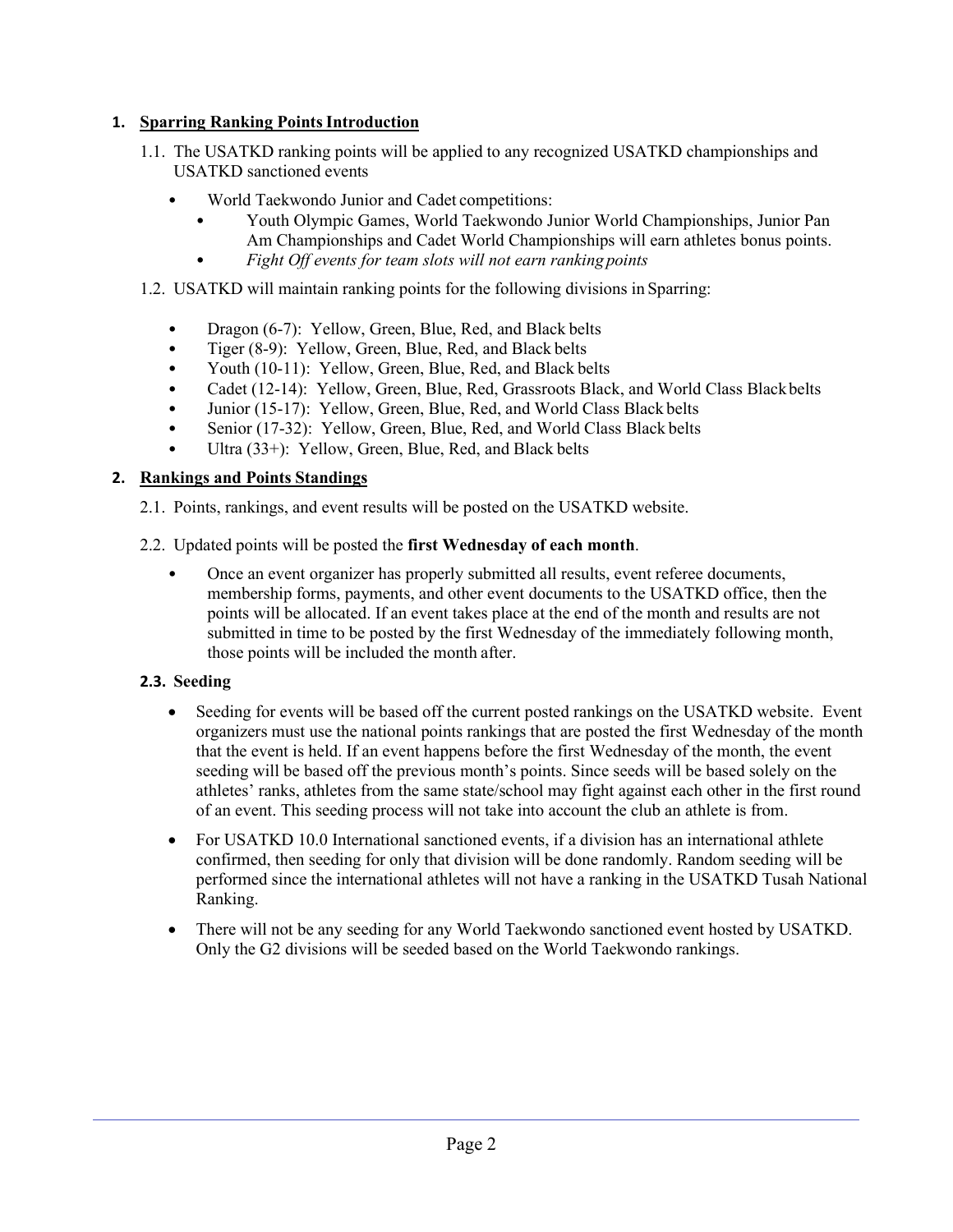- If there are multiple athletes with the same rank, a random draw will be held to determine the applicable seed. Random draws will only be used to determine the seeding at an event when competing athletes are tied in the rank. Random draws will not be used to determine overall point standings. Ties will occur in the overall pointsranking.
- *For example: If three athletes in one weight division have the same points total and are ranked 4th in the rankings that are posted the first Wednesday of the month then these three athletes will be randomly seeded for the tournament. A random draw will be done for seeds 4, 5, and 6 for the tournament in which they are competing.*

| o              |               |                |
|----------------|---------------|----------------|
| <b>Athlete</b> | <b>Points</b> | Rank           |
| A              | 100           | 1              |
| B              | 90            | $\overline{2}$ |
| $\mathcal{C}$  | 75            | 3              |
| D              | 70            | 4              |
| E              | 70            | 4              |
| F              | 70            | 4              |
| G              | 60            | 7              |
| H              | 50            | 8              |
| I              | 45            | 9              |
| J              | 35            | 10             |

#### Athlete Rankings as of Wednesday before event:

Event Seeding:

| Seed#          | <b>Athlete</b> |
|----------------|----------------|
| 1              | A              |
| 2              | B              |
| 3              | $\overline{C}$ |
| $\overline{4}$ | D/E/F          |
| 5              | D/E/F          |
| 6              | D/E/F          |
| 7              | G              |
| 8              | H              |
| 9              | I              |
| 10             | I              |

Seeds 4, 5, and 6 will be selected by a random draw between athletes D, E, and F. Since these three athletes are tied in the overall rankings. This will only be done for tournaments in which all three athletes are competing.

• If an athlete has earned points in multiple divisions, their seed for an event will be based off their rank in the weight division they are competing in during the tournament.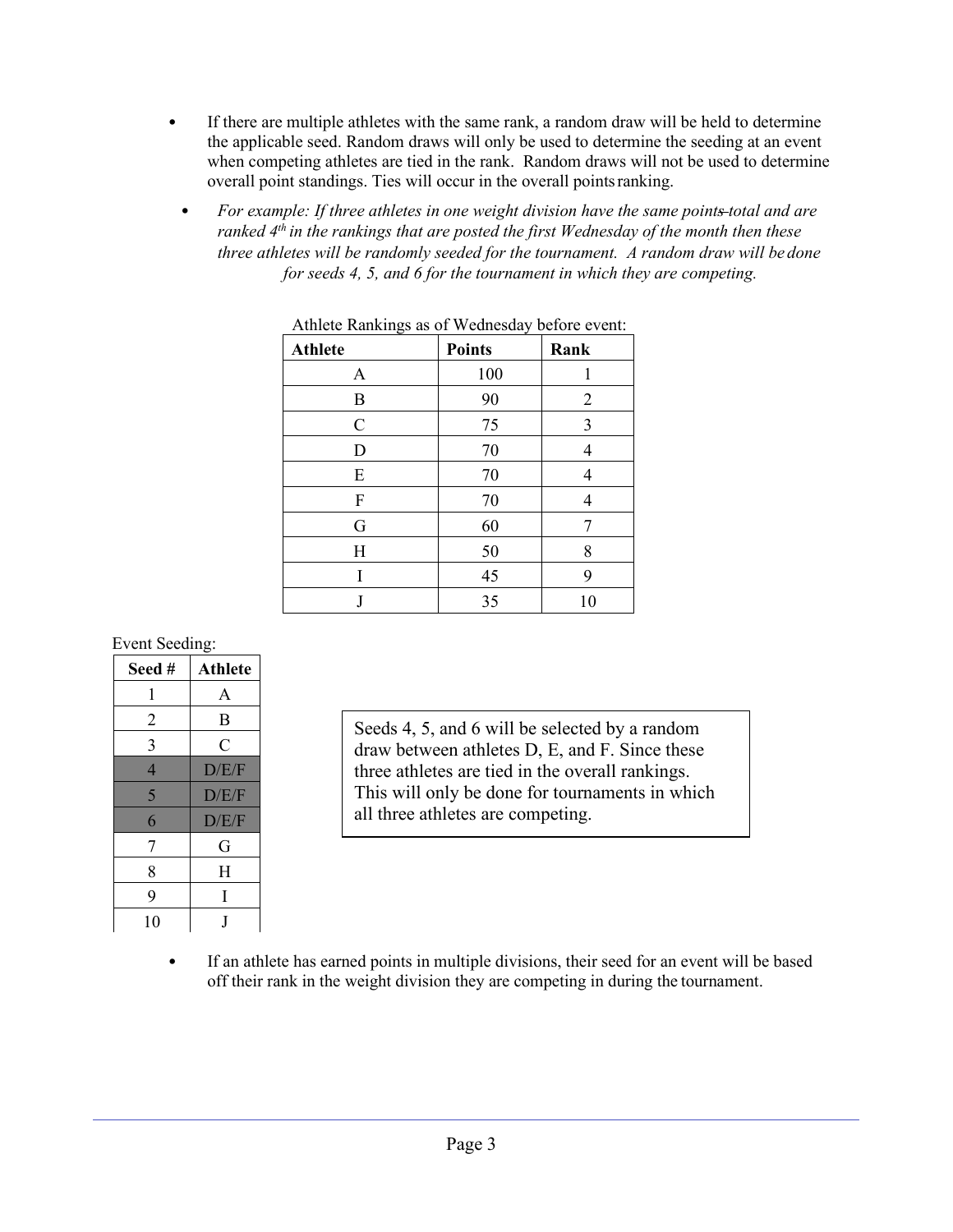## **2.4. Weight Division**

- An athlete must confirm their weight division by the final event registration deadline. Athletes must follow the event rules to determine if the weight division can be changed after the final registration deadline.
- An athlete can compete in multiple weight divisions throughout the year (but NOT at the same event) and will earn points towards a ranking in each weight division. In the event an athlete earns points in one weight division and then earns points in another weight division in different tournaments, the athlete will be ranked in the respective weight division, resulting in the same athlete being ranked in more than one weight division. An athlete's points and rankings will only be considered from the points earned in the weight division in which they are competing at an event.

## **3. Allocation of Points**

## **3.1. Domestic Events**

- To receive points for fighting in a tournament it must the sanctioned by USATKD. If an athlete competes in an event held in the United States that is not sanctioned by USATKD, they will not receive ranking points for that tournament. A non-sanctioned event will not have any effect on an athlete's ranking, and an athlete cannot earn points from competing in such an event. Please check with the tournament organizing committee if you are unsure whether an event is sanctioned or not.
- Each sanctioned event will be assigned a rating prior to registration opening based on the event organizer's application.

| Event<br>Rankin | <b>Type of Event</b>       | Event                                                                                                                                                                     |
|-----------------|----------------------------|---------------------------------------------------------------------------------------------------------------------------------------------------------------------------|
| 2.0             | Area events                | Area clubs                                                                                                                                                                |
| 4.0             | Local Events               | USATKD: $2$ states/5 clubs                                                                                                                                                |
| 10.0            | International Events       | 4 states, 10 clubs, $\&$ 5 countries (other than USA)<br>*Athletes must provide proof of residency and must be<br>competing in sparring.<br>NCTA Collegiate Championships |
| 12.0            | <b>State Championships</b> | Hosted by a USATKD State Association                                                                                                                                      |
| 14.0            | <b>Regional Events</b>     | <b>USATKD Regional Grand Prix Championships</b>                                                                                                                           |
| 16.0            | <b>National Events</b>     | <b>USATKD</b> Nationals                                                                                                                                                   |
| 20.0            | Major Event                | US Open, USATKD Grand Slam, USATKD Grand Prix<br>Final, *PATU Series, *PATU President's Cup                                                                               |

## **Event Sanction Rankings**

\*points only awarded if tournament hosted by USATKD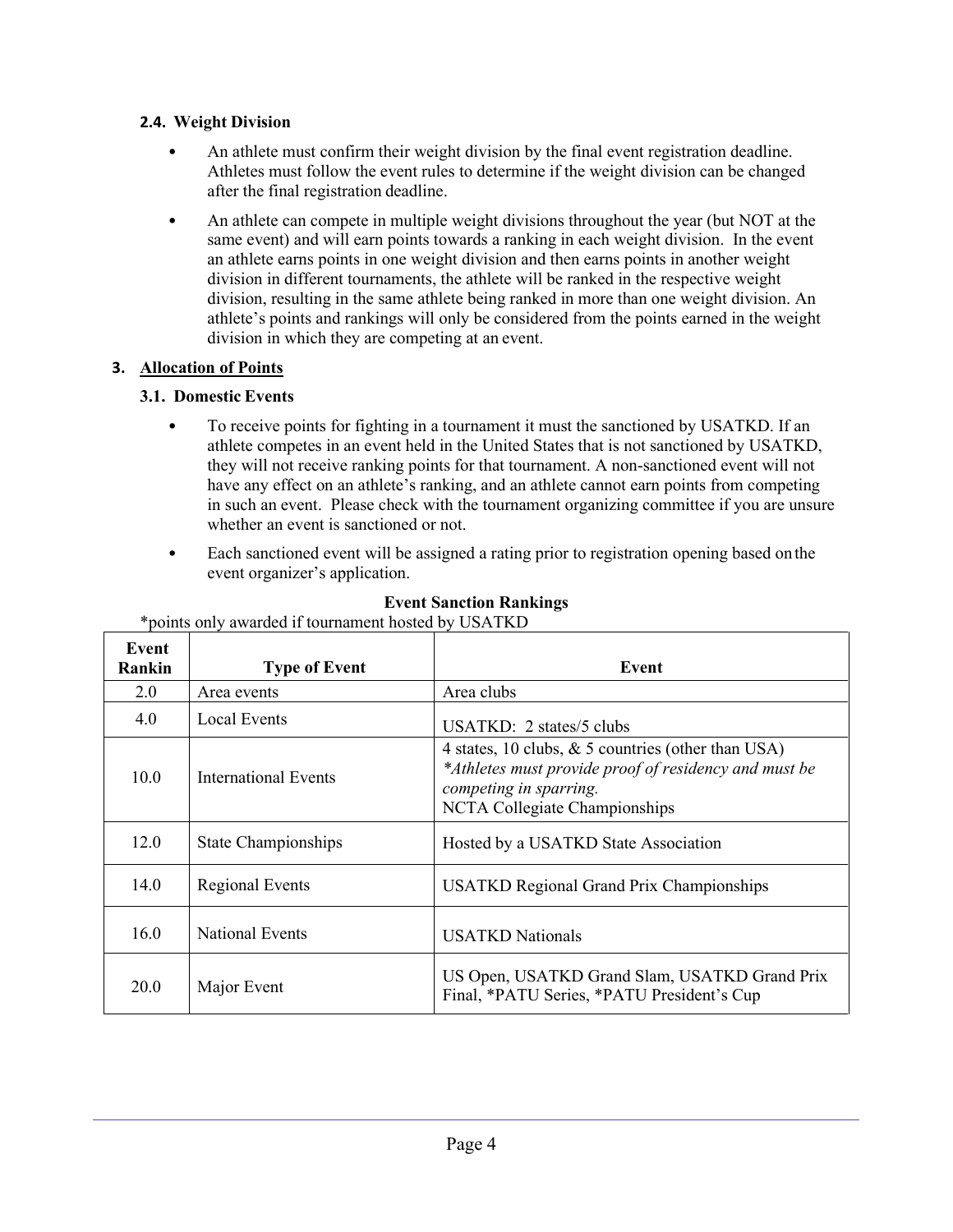## **3.2. Event Sanction Minimum Standards**

- Events must meet minimum standards to receive the sanction level requested. If an event does not meet the minimum standards, that event will be regulated down to the sanction level where the minimum standards are met.
- 3.3. State
	- For a state to be considered in attendance at a sanctioned event, at least 10 unique sparring athletes need to be registered and confirmed for the event. The event will not be considered to have a state represented at the tournament unless there are 10 different athletes with confirmed registrations 10 days prior to the start of the event. One individual registering for multiple events only counts as one registered athlete. If there are fewer than 10 sparring athletes confirmed for the event, it will not count as a state being represented at the event.
- 3.4. Clubs
	- For a club to be considered in attendance at a sanctioned event, at least 5 unique sparring athletes need to be registered and confirmed for the event. The event will not be considered to have a club represented at the tournament unless there are 5 different individuals with confirmed 10 days prior to the start of the event. One individual registering for multiple events only counts as one registered athlete. If there are fewer than 5 sparring athletes confirmed for the event, it will not count as a club being represented at the event.
- 3.5. International
	- To receive credit as an international event there needs to be at least 1 sparring athlete from a country, other than the United States, registered and confirmed 10 days prior to the start of the event. The country will need to have only 1 sparring athlete registered and confirmed to have representation of a country. One individual registering for multiple events only counts as one registered athlete. The athlete must provide proof of residency for that country. It will be the responsibility of the event host to provide copies of each athlete's proof of residency by the deadline of their sanction level approval.

|               | <b>Minimum Number of Sparring</b><br><b>Athletes Needed Per</b> |
|---------------|-----------------------------------------------------------------|
| State         | 10 per state                                                    |
| Club          | 5 per club                                                      |
| International | 1 per country                                                   |

• Tournament hosts will submit a sanction application, which must be approved by USATKD. Organizers will be allowed to select their desired event rating. If an event fails to meet the required standards set forth by the sanction policies ten days prior to start of the event, the event will be changed to the appropriate sanction level. Athletes will receive points for the actual event sanction level of the tournament. An event cannot move up in rate if it meets the higher-rating requirements. Athletes will only receive points based off the event rating. If an event fails to meet the event standards, the event host will be fined.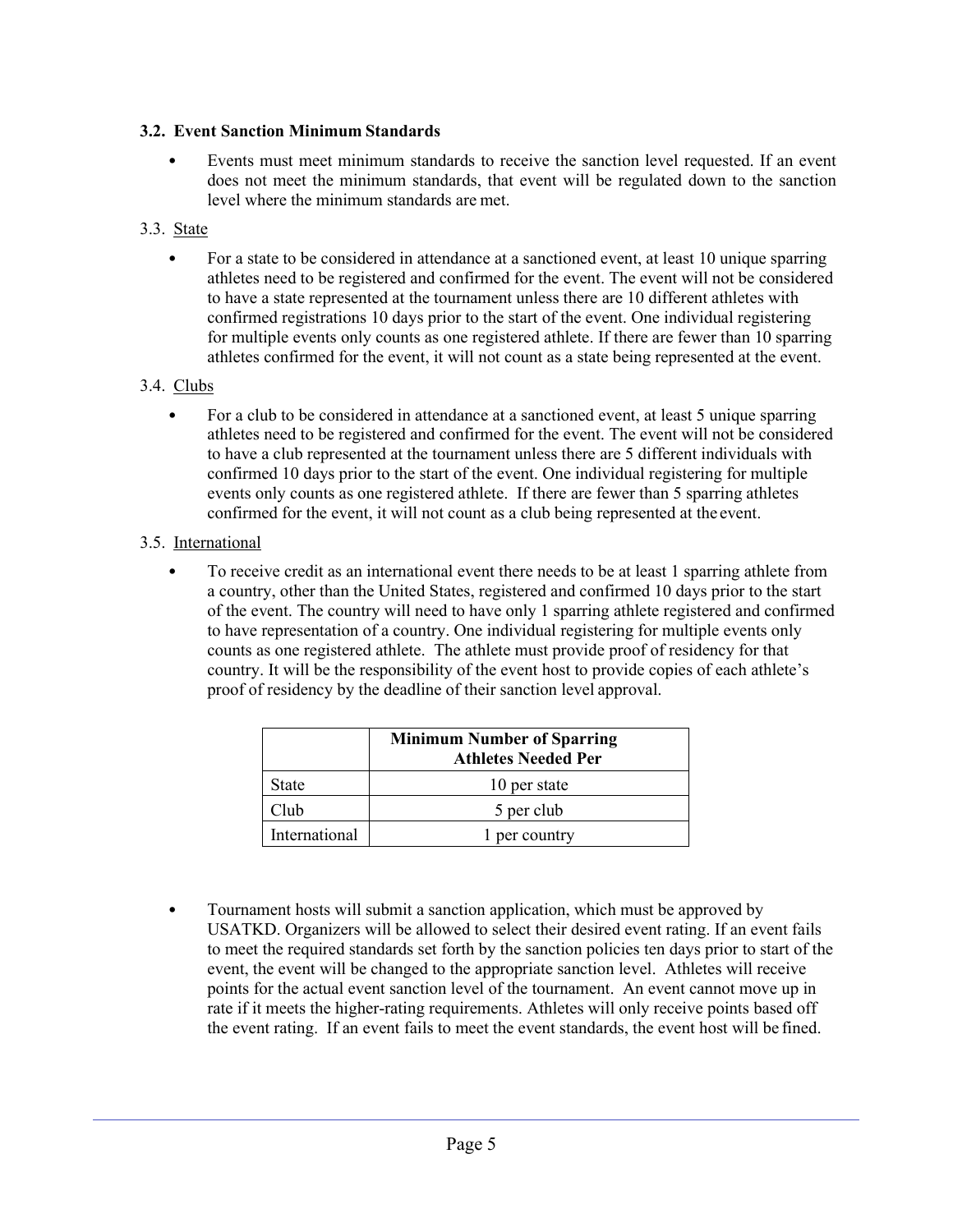#### **3.6. Sanctioning Points**

• Below are the maximum points that can be earned for a USATKD sanctioned event determined by the event rating, provided the division meets the minimumrequirements.

#### **3.7. Domestic Points**

- Points for all sanctioned events will be based on the number of competitors competing in the division.
- If there is only one athlete in a division at the event the single athlete will receive 25% points for that sanctioned event.
- If there are three or less athletes in a division at an event the athletes will receive a maximum of 50% of the points for that sanctioned event.
- If there are four or more athletes in a division at an event the athletes will receive full points for that sanctioned event.
- To receive the base points, the athlete must participate at the event, the athlete must check-in, weigh-in, and step on the mat with the referee and be declared the winner.
- Athletes will receive full points by competing at their home state even if the division does not have at least four or more athletes. Athletes not from that state will receive the points described above. *Example: If an athlete from Colorado competes in the Colorado State Championships and only two athletes are in the division, the athlete from Colorado will receive 120 points for winning first place. If the second athlete is from Utah, they will only receive 50% of the second place points.*

|                | <b>US</b><br>2.0 | <b>US</b><br>4.0 | <b>US</b><br>6.0 | <b>US</b><br>8.0 | <b>US</b><br>10.0 | <b>US</b><br>12.0 | US<br>14.0 | <b>US</b><br>16.0 | <b>US</b><br>18.0 | <b>US</b><br><b>20.0</b> |
|----------------|------------------|------------------|------------------|------------------|-------------------|-------------------|------------|-------------------|-------------------|--------------------------|
| 1st            | 20               | 40               | 60               | 80               | 100               | 120               | 140        | 160               | 180               | 200                      |
| 2nd            | 15               | 30               | 45               | 60               | 75                | 90                | 105        | 120               | 135               | 150                      |
| 3rd(SF)        | 11               | 23               | 34               | 45               | 56                | 68                | 79         | 90                | 101               | 113                      |
| $5th$ (QF)     | 8                | 17               | 25               | 34               | 42                | 51                | 59         | 68                | 76                | 85                       |
| 9 th (R16)     | 6                | 13               | 19               | 25               | 32                | 38                | 44         | 51                | 57                | 64                       |
| 17th (R32)     | 5                | 10               | 14               | 19               | 24                | 28                | 33         | 38                | 43                | 48                       |
| 33rd (R64)     | $\overline{4}$   | 8                | 11               | 14               | 18                | 21                | 25         | 29                | 32                | 36                       |
| 65th<br>(R128) | 3                | 6                | 8                | 11               | 13                | 16                | 19         | 22                | 24                | 27                       |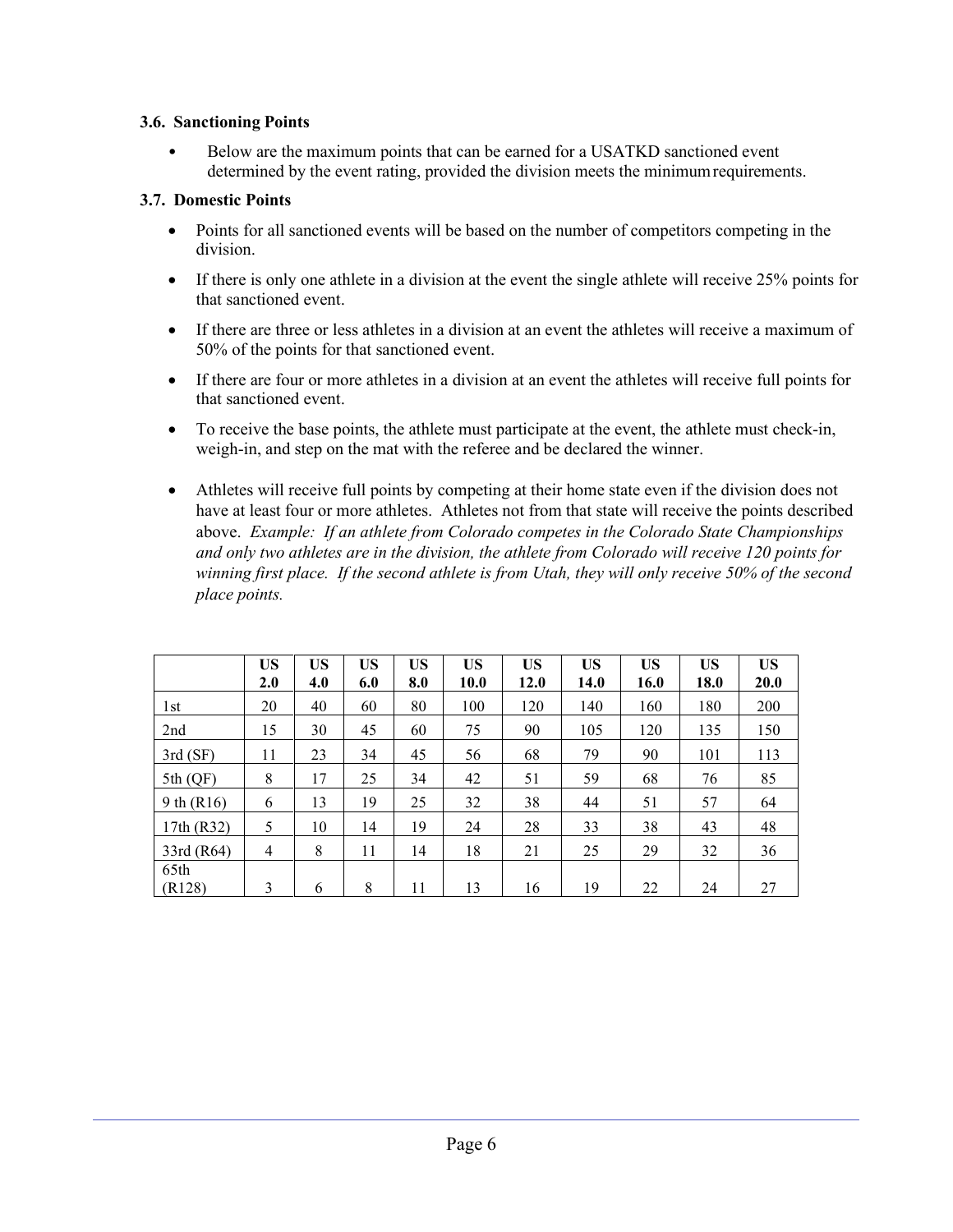#### **3.8. Points from Sanctioned Events:**

- An athlete will only be permitted to earn a maximum amount of points for US 2.0, US 4.0, and US 10.0 sanctioned events each calendar year. A maximum of 120 points can be earned from US 2.0, maximum of 180 points earned from US 4.0, and a maximum of 220 points earned from 10.0 events can count toward an athlete's overall rank.
- Athletes will be limited to the number of State Championships they can compete in annually (January 1 – December 31). Athletes can earn points for their overall ranking in a total of three State Championships. An athlete can compete in their home state and any two State Championships.
- If an athlete competes in more than two USATKD State Championships outside their home state, they will receive the highest amount of points they earned from the two state tournaments.
- If a state does not host a State Championship, an athlete in that state can attend a third state. If state hosts a State Championship and an athlete does not attend their home state, they cannot attend a third State Championship during the year.
- There will not be a cap on the total number of points an athlete can earn by competing at US 16.0 and US 20.0 sanctioned events.

|                 | <b>Maximum Number of Points (per</b> |
|-----------------|--------------------------------------|
| <b>Sanction</b> | calendar year)                       |
| 2.0             | 120                                  |
| 4.0             | 180 (USATKD Sanctioned Event)        |
| 10.0            | 220                                  |
| 12.0            | 3 State Championships                |
|                 | (home state $&$ two other states     |
| 14.0            | 1 Regional Event                     |
| 16.0            | No limit to number of events         |
| 20.0            | No limit to number of events         |

#### **3.9. Competing at Events**

- To receive points an athlete must weigh-in, step on the mat, fight and complete the match. An athlete cannot "participate" to earn the points, meaning weighing in, stepping on the mat, and withdrawing without fighting. If an athlete withdraws (WDR) and does not fight or is disqualified (DSQ or DQB), they will not earn any points for that match. If a Referee stops the contest (RSC) due to injury or due medical, the athlete will receive points for that match. It is only when the athlete or the athlete's coach withdraws the athlete or bow outs from the match the points will be nullified for that match.
- To receive a medical withdrawal, the medical staff must say that the athlete cannot safely continue.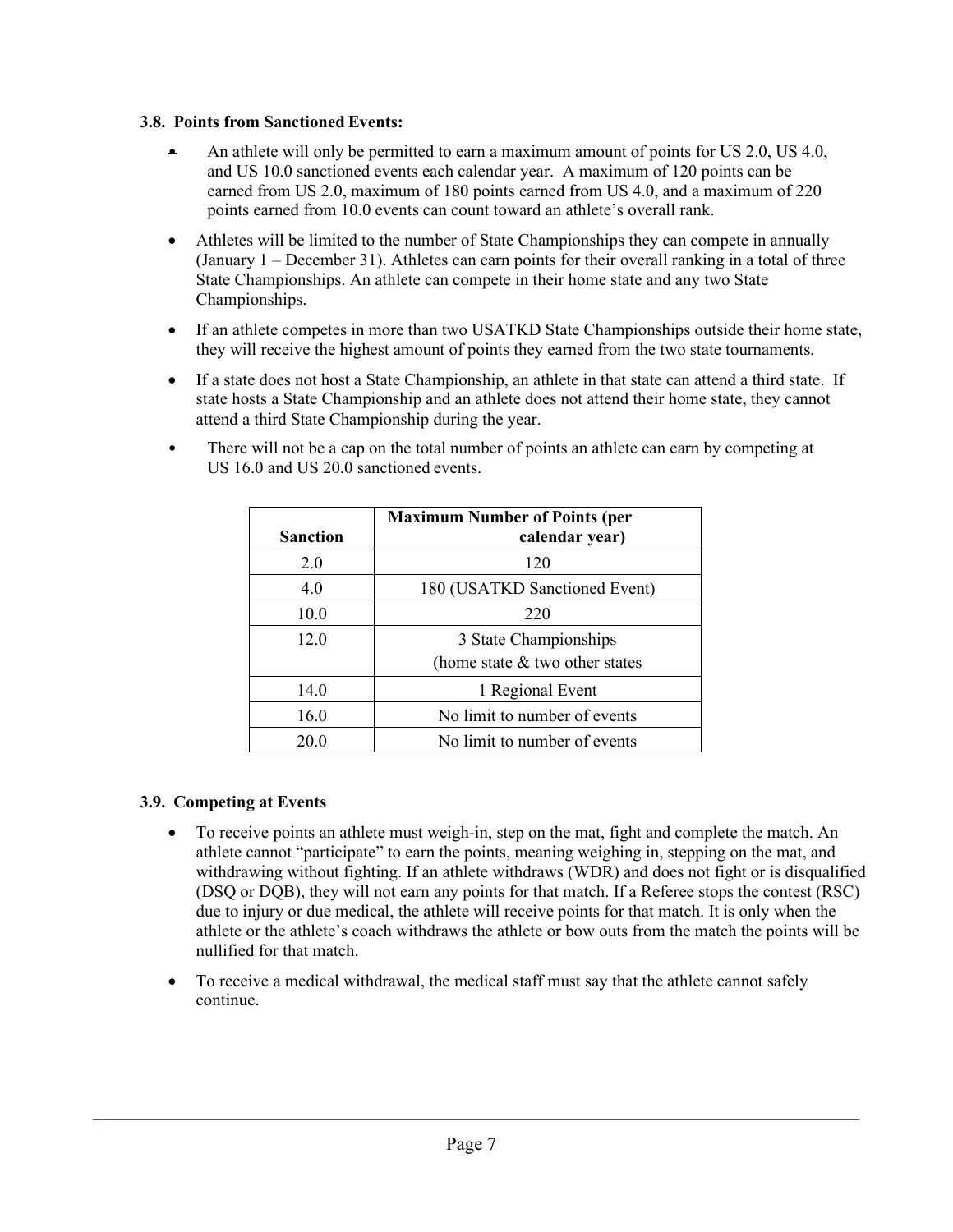- If an athlete competes and wins their first match but they bow out in any upcoming match in the tournament and does not fight, that athlete will only receive the points from the previous match that was won. Athletes will not receive points for making it to a round but then bowing out of that round. If an athlete begins a match but bows out with no injury and does not complete the match, that athlete will receive the points from the previous match. The athlete will not receive the available points for the match they bowed out in.
- If an athlete is disqualified during a match, the opponent of the disqualified athlete will receive the points from that match if they are declared the winner. The disqualified athlete will only earn the points gained from the previous matches won.
- Athletes will only earn points in the weight division they compete in, whether the athlete loses or wins the match. As long as an athlete fights in their match, they will receive points for that round.
- Athletes can only compete in one sanctioned tournament within a five-day period or per weekend, Friday through Monday. An athlete cannot compete and earn points in multiple tournaments in the same weekend. If an athlete does compete in two sanctioned events over the same weekend, they will only receive points for the first tournament they compete at. Example: An athlete cannot compete in the Colorado State Championships on Saturday and then compete in the Nevada State Championships Sunday. If the athlete does compete in both tournaments the athlete will only receive points for the Colorado State Championships.
- USATKD does not recommend Juniors and Seniors compete more than once every two weeks.
- USATKD does not recommend Cadets and younger compete more than once every month.
- Below is an example of a 16-person US 8.0 Event. Everyone fights each match and there are no ranked athletes competing in the event. Each athlete will only earn the points available for that event.

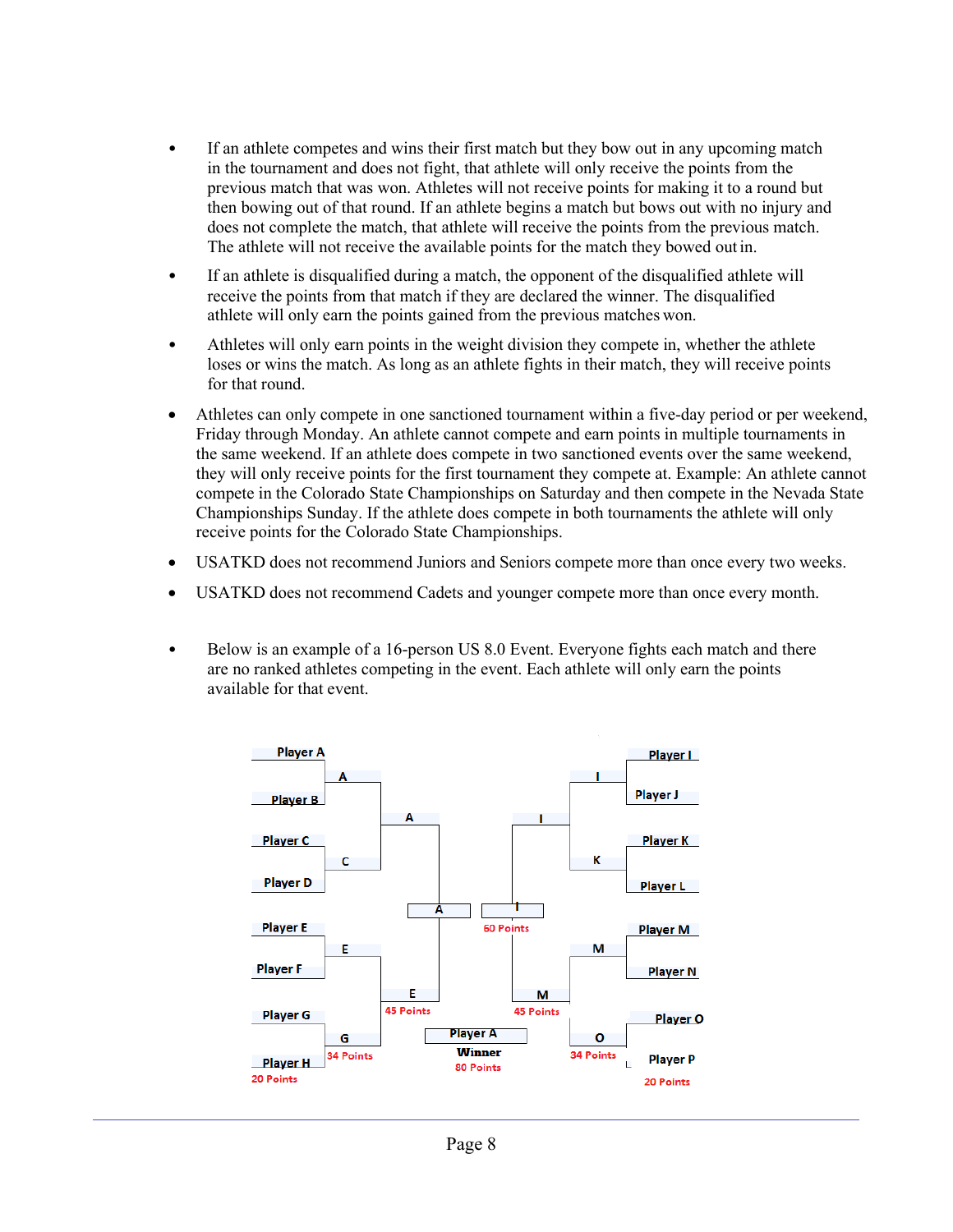• Points will not be combined if they compete in different weight divisions throughout the year. Athletes can earn points in multiple weight divisions.

## **3.10. International Events**

- No points will be earned for international tournaments sanctioned by World Taekwondo. The only exception will be the US Open and PATU Series and PATU President's Cup tournaments hosted by USATKD. All athletes can earn points towards their overall ranking in divisions contested at these two tournaments. These tournaments will be considered US 20.0 ranked events.
- Athletes competing internationally can qualify for the National Team/Team Trials via their World Taekwondo ranking (world divisions). Athletes in the Top 20 of any division will be eligible for the Team Trial. Athletes ranked in the Top 4 of the World Taekwondo Ranking will be considered Dominant Athlete and automatically be named to the U.S. National Team, except in the case where there are two or more U.S. athletes in the Top 4, in which case those athletes will fight off for the U.S, National Team spot.
- Cadet and Juniors will earn 250 bonus points toward their USATKD ranking for the World Taekwondo Junior World Championships, Junior Pan Am Championships, and Youth Olympic Games, and World Taekwondo Cadet World Championships.

## **4. Validation of Points**

4.1. Points will be updated as events are finished, and the organizer properly submits all requirements and results. Points will be earned in the weight division an athlete competes in. Athletes can earn points in multiple divisions and these points will NEVER be combined.

## **4.2. Changing Belt Color During the Year**

• If an athlete changes belt colors after all state championships have ended but before Nationals, the points they have earned up to that point will decrease by 70%. This decrease is to prevent athletes from fighting at a lower belt color, then moving up a belt color and having a higher ranking at Nationals than someone who has been fighting at the higher level since the beginning of the year. The points at the new belt color and updated current points from the old belt color will remain for 12 months.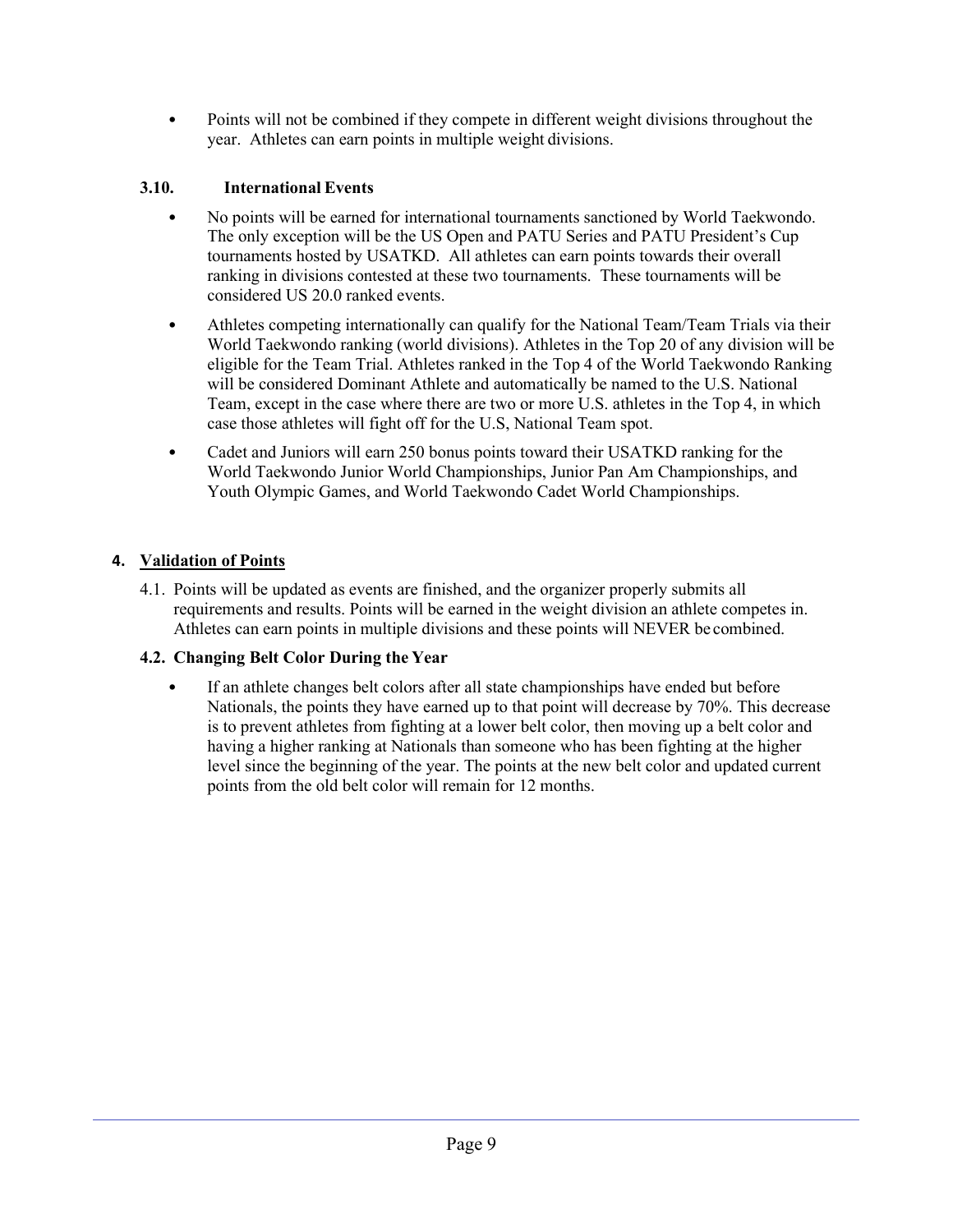|          | <b>Blue Belt</b>                             | Red              |               |                          | <b>Blue Belt Final</b> |
|----------|----------------------------------------------|------------------|---------------|--------------------------|------------------------|
|          | <b>Marc</b>                                  | July             | October       |                          | 120                    |
| CO State | NV State                                     | <b>Nationals</b> | <b>US 8.0</b> |                          |                        |
| 60       | 60                                           | 100              | 80            |                          |                        |
|          | <b>New Points Now Competing as Red Belt:</b> |                  |               |                          |                        |
|          | Marc                                         | July             | October       | Final<br><b>Red Belt</b> |                        |
| CO State | NV State                                     | <b>Nationals</b> | <b>US 8.0</b> |                          |                        |
| 24       | 24                                           | 100              | 80            | 228                      |                        |

#### **4.3. Example: Player A starts the year as a Blue Belt, but in April moves up to a Red Belt before Nationals.**

| <b>Blue Belt Final</b> |  |
|------------------------|--|
| 120                    |  |

• If that athlete moves up in belt color after Nationals, the points they have earned will decrease by 60%. The athlete will then keep 100% of the points earned at the new belt color. The points at the new belt color and updated current points from the old belt color will remain until the end of the year.

## **4.4. Example: Player A starts the year as a Blue Belt, after Nationals moved to a RedBelt,**

|          | Blue     |                  | <b>Red Belt</b> | <b>Blue Belt Final</b> |
|----------|----------|------------------|-----------------|------------------------|
|          | Marc     | July             | October         | 220                    |
| CO State | NV State | <b>Nationals</b> | US 8.0          |                        |
| 60       | 60       | 100              | 80              |                        |

| <b>Blue Belt Final</b> |  |
|------------------------|--|
| <b>220</b>             |  |

| <b>New Points Now Competing as Red Belt:</b> |             |           |         |                             |  |  |
|----------------------------------------------|-------------|-----------|---------|-----------------------------|--|--|
|                                              | <b>Marc</b> | July      | October | <b>Final Red Belt Total</b> |  |  |
| CO State                                     | NV State    | Nationals | US 8.0  |                             |  |  |
| 30                                           |             |           | 80      | 190                         |  |  |

• If athletes change to World Class Black Belts at Cadet, Junior, or Senior level, they will keep 30% of the points earned from events at the lower belt color, since these divisions fight for the potential to attend World and Pan Am Championship events. The points at the new belt color and updated current points from the old belt color will remain until the end of the year.